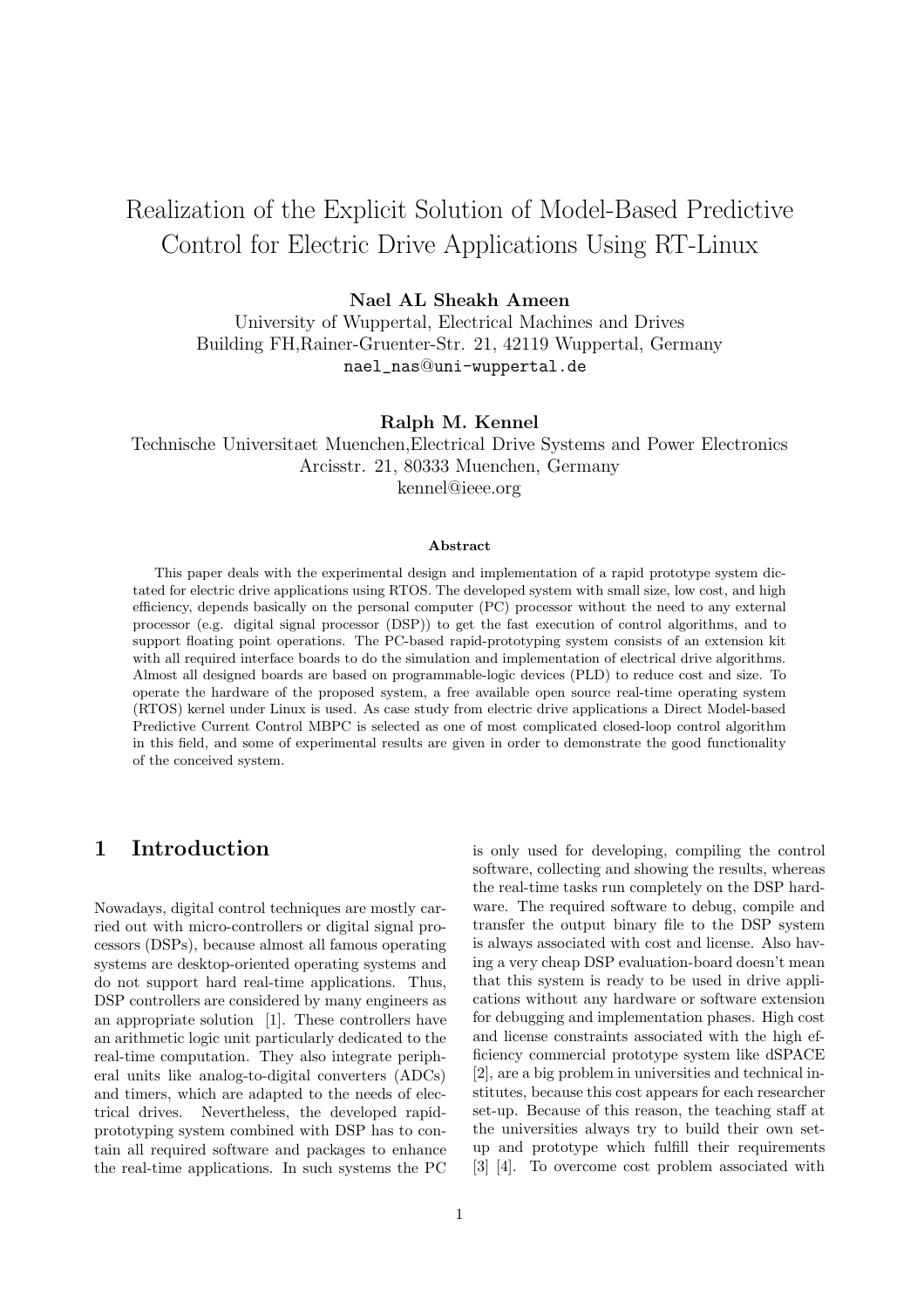such controller boards, the idea comes to design a rapid-prototyping system with small size, low cost and high efficiency, which depends on programmable logic devices (PLD) and free available real-time application interfaces under Linux. This work introduces a fully digital, hard real-time system depending basically on the PC-processor. It is designed to meet the requirements of modern rapid control prototyping and to perform the necessary simulation and implementation of electrical drives algorithms. The PC-based proposed system,like in [5], [6], does not need any external floating-point processor (as in other applications) to support the complex arithmetic operations , and it provides a wide selection of interfaces, like analogue to digital converters (ADC) board, digital to analogue converter (DAC) board, pulse width modulation (PWM) board, encoder interface board etc. The proposed system is also supported by high efficiency RTOS, a user-friendly programming environment and high level programming language. The PC-based rapid-prototyping system is developed in the Electrical Machines and Drives laboratory at Wuppertal University, and many researches and applications were applied on it ranging from simple to complicated control algorithms such as open-loop voltage frequency control [7], fieldoriented control [6], sensor-less control [8], Grid applications [9], and predictive control [10]. This paper is organized as follows. In Section II, the construction and properties of the proposed system are firstly presented. Then, Section III introduces the chosen operating system and the developed programming environment. Finally, a case study from the electrical drive area is implemented in Section IV and experimental results are given to verify the validity of the developed system and to evaluate its performances.

# 2 CONSTRUCTION AND PROPERTIES OF THE PROPOSED SYSTEM

The designed system (see figure 1), consists of all required interface boards of electric drive, which assure safe connections and adaptation between the set-up equipments (e.g.: differential voltage probe, current sensor, position sensor, inverter and oscilloscope) and the PC. These interface boards are connected by an extension kit, which guarantees the parallel communication between the PC-mother board and other interface boards by the industrial standard adapter (ISA). A new PC with high efficiency and high processor speed is not necessary. It is sufficient to use a Pentium2- or a Pentium3 -PC with ISA slot. Since PCs of this type are not always available in the market or university storage, the PC interface board of the proposed system is designed to be connected with industrial PC (PC/104-equipped with ISA slot) as well, which is always available in market at acceptable price. The extension kit consists of 13 slots, which are equipped to be connected with 13 various interface boards. In the following paragraphs, main components of this system are described.



FIGURE 1: *The proposed system*

### 2.1 Extension Board

It is the spinal column of the proposed system and designed to provide safe parallel communication and data exchange between PC interface board and other interface boards. In combination with a suitable attached power supply, the extension board provides the required voltages  $(5V, +/- 15V)$  for other boards.



FIGURE 2: *Extension board*

Extension board gives the system more flexibility and extendibility by containing 12 slots with different addresses. Each slot is equipped with 2-physical addresses to communicate with PC and one of three available interrupt signals Irq3,5,10. One extra slot is added without addresses but with an interrupt signal Irq3. This slot can be used to insert interrupt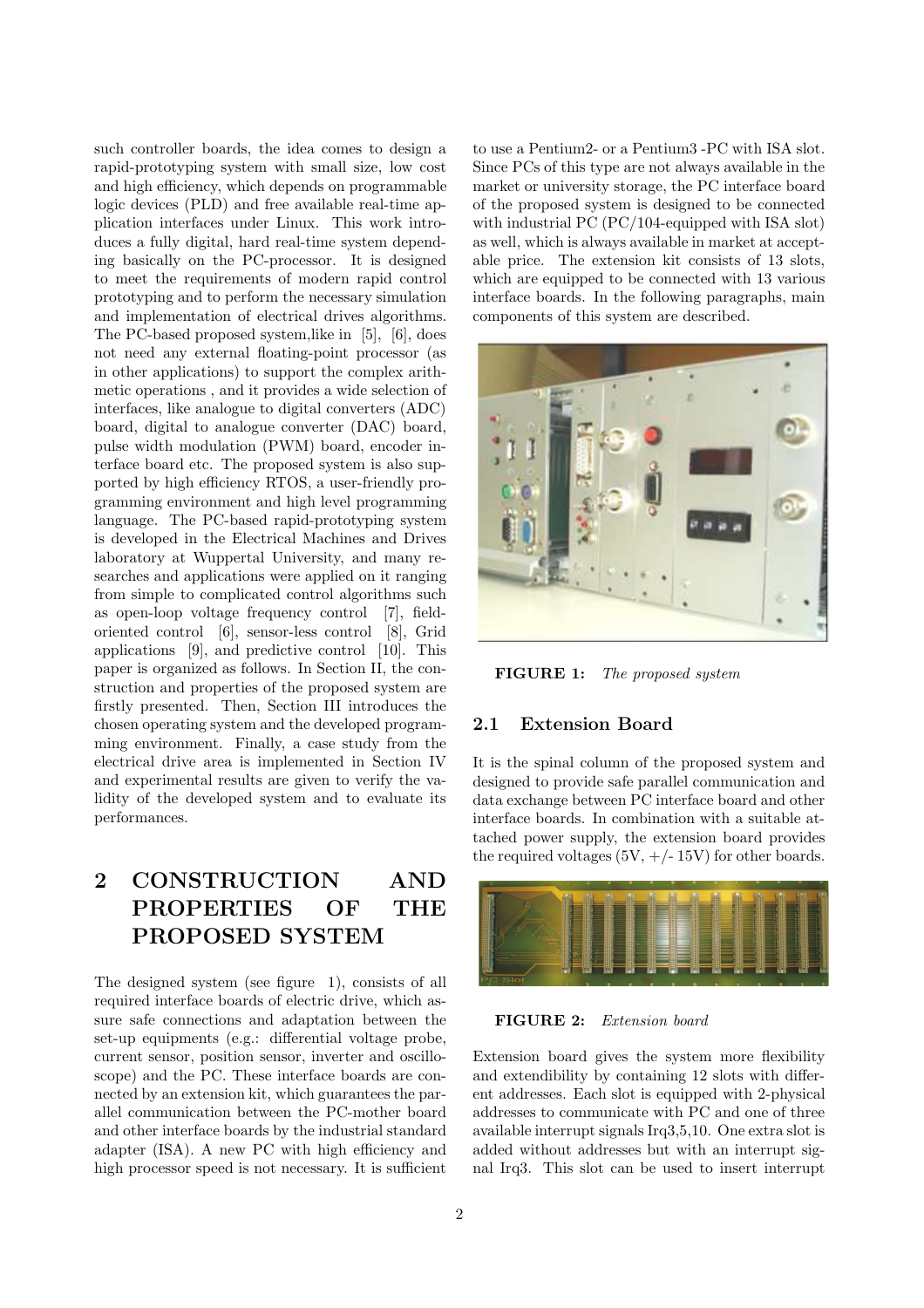generating board. As shown in figure 2 the first slot is designed to be connected with PC-interface board.

### 2.2 PC and PC-104 Interface Board

The designed PC interface board is so adapted to be connected to ISA slot of a normal desktop PC or of an industrial PC (PC-104 module) if the first one is not easily available. This board supplies the extension kit with 16-bit data bus, 24 enable signals to address 12 various interface boards and all other required interrupt and control (IOREAD, IOWRITE) signals. PLD-IC is used in this board as address decoder to reduce the cost, size and design complexity.

### 2.3 Pulse Width Modulation (PWM) Board

The most important expansion board in the proposed system is PWM board. It contains a fieldprogrammable gate array (FPGA) that can be reprogrammed on the board (In-System Re-programming) by VHDL. The designed board is responsible to produce switching signals for driving two- or multi-level voltage source inverters (VSI). VSIs are nowadays commonly used in variable speed AC motor drives to produce variable, three-phase AC output voltages from a constant DC voltage.





In this board, the desirable PWM strategy can be implemented to control the average output voltages of a voltage source inverter over a sufficiently small period, called switching period, by producing pulses of variable duty-cycle  $(T_a, T_b, T_c)$ , (see figure 3). The reference voltages, which are computed on the PC, are refreshed exactly at the triangular PWM carrier vertex instants. Therefore, the mean values of the applied VSI voltages are equal to the reference ones [11], [12].PWM board has another function, which is the dead-time insertion between switching signals. Inserted dead time protects the power switches of the inverter against short circuit, when two switches on one leg are to be conducted at the same time. To set the wanted dead-time, a group of dip-switches are available on board surface. Beside, protection mechanism is implemented by VHDL program, and can easily be activated and modified. The third assigned task to the PWM board is an interrupt signal generation. As a result of this interrupt, the PCprocessor scans the associated interrupt service routine. The interrupt frequency can be given in the main C-program.

### 2.4 Analogue to Digital Converter

In every controlled system some of analogue values (like currents and voltages) have to be sensed or measured from the control system. To satisfy this need, high resolution ADC interface board is introduced. Each ADC interface board contains two channels with  $1.625\mu s$  conversation time and  $4.992 \text{ mV}$  resolution. A low pass filter can be activated in the input channels, and the amplitude of the analogue input signals can reach  $+/-10$  V. The two channels have different addresses and different operating modes:

-First, they can be enabled from hardware; synchronized with an internal interrupt signal or with other signals.

-Second, they can be enabled by software commands to activate one or two channels at the same time.

### 2.5 Digital to Analogue Converter

For control and test purposes during simulation and implementation stages, there are always some signals or values in C-program to be showed on the oscilloscope. To response to this purpose DAC interface board is designed. Each DAC interface board contains two channels with  $3\mu s$  settling time and with 4.885mV resolution. Each channel has a different address and the conversation process is initialized by software commands. For signal adjusting purpose, DAC interface board is equipped with trim resistors.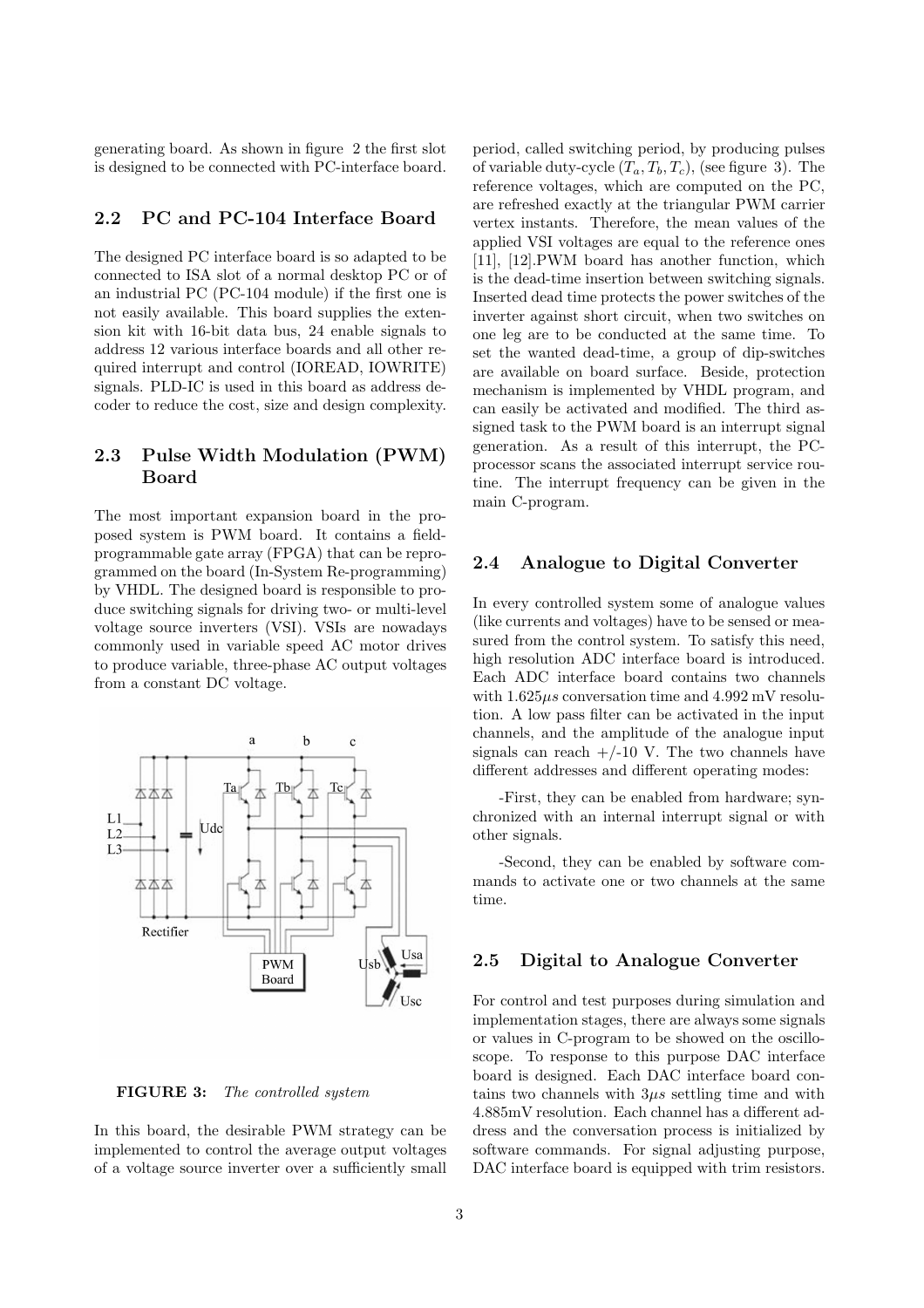# 2.6 Hex Value Entering and Displaying Board

Hex-board is equipped with four hex-values seven segments display units and four hex-values dip switches. The hexadecimal entered- and displayedvalues are software adapted and enable the programmer to change the operating condition of the controlled machine. To reduce the cost and size of this board, PLD-ICs are used for 7-segments decoding operation.

# 2.7 Incremental Encoder Interface Board

Rotary incremental encoders are common in position and motion sensing and they are preferred when low cost is important, or when only relative position is needed. Rotary encoders typically produce two TTL-outputs and their inverse. These output signals are shifted  $90^o$  from each other and their sequence decides the rotation direction of motor shaft. Incremental rotary encoders often have a third reference signal, which comes one time in each shaft rotation. All three output signals and their inverse are considered in the developed board to remove the possible noise in work area. The designed interface board deals with incremental encoders with resolution of 16384 pulses/cycle maximum (14-bit). To protect the encoder and the rest of the board from possible short circuit, an optocoupler isolation circuit is integrated. An interface board with another type of encoders like absolute encoders or resolvers can be developed in the same way and inserted in the proposed system if it is required.

# 3 EMPLOYED SOFTWARE

### 3.1 Chosen Operating System

Since in the proposed digital system a desktop or industrial PC is employed, it is necessary to choose a proper operating system, which allows achieving: high efficiency, real-time application support, low interrupt latency, user-friendly interface and low cost. In the last decades the interest in Linux as desktoporiented and as real-time operating system for industrial applications has been increased more and more. Linux distributions have long been used as server operating systems, and have risen to prominence in that area, also they have become increasingly popular on mainframes to pricing, compared to other mainframe operating systems. Due to its low cost and ease of modification, an embedded Linux is often used in embedded systems and it is to be considered as a major competitor to smart phones' operating systems. From this point of view and among all operating systems available from Microsoft [13], Linux, Macintosh, and others; Linux is selected as an appropriate OS for the proposed system, due to the following reasons [14]:

- It is subject to generalized public license (GPL) (free available, open source).

- Many variations are available by its different distributions.

- It depends on UNIX platform, which provides high security and performance.

- Its kernel can be adapted to support real-time applications with very low interrupt latency.

It supports loadable modules:

- Kernel modules can be inserted in kernel space by commands in user space.

- No need to restart the PC or reload the kernel after modifying the program.

These favorable characteristics of Linux as desktop oriented (general purposes) operating system are not enough for RT-applications. Linux as known is based on UNIX, which is designed as time sharing system to optimize its average performance (weighted by priorities), and Linux preserves this nature. This means that the RT-processes will suffer the most if the load increases. Currently Linux does not support an interface for informing the OS that a task is real-time task or informing it of any timing constraints on a task. As the basic Linux scheduler is time slice based on priorities, Linux as an operating system is not recommended for RT-applications for the following reasons:

- The time slice resolution may be higher than required for the RT-tasks and so it may be impossible to meet the timing demands.

- Increase the priority of real-time tasks will cause missing the deadline of the lower priority tasks.

- Schedulers fairness is not a desirable quality in real-time systems.

- Linux does not provide a reliable mechanism to wake a task up at a certain time. The sleep timer can only promise to wake a task up after a certain period.

- To protect OS data from corruption, the external interrupts are disabled at several sections in the basic Linux kernel . This adds unpredictability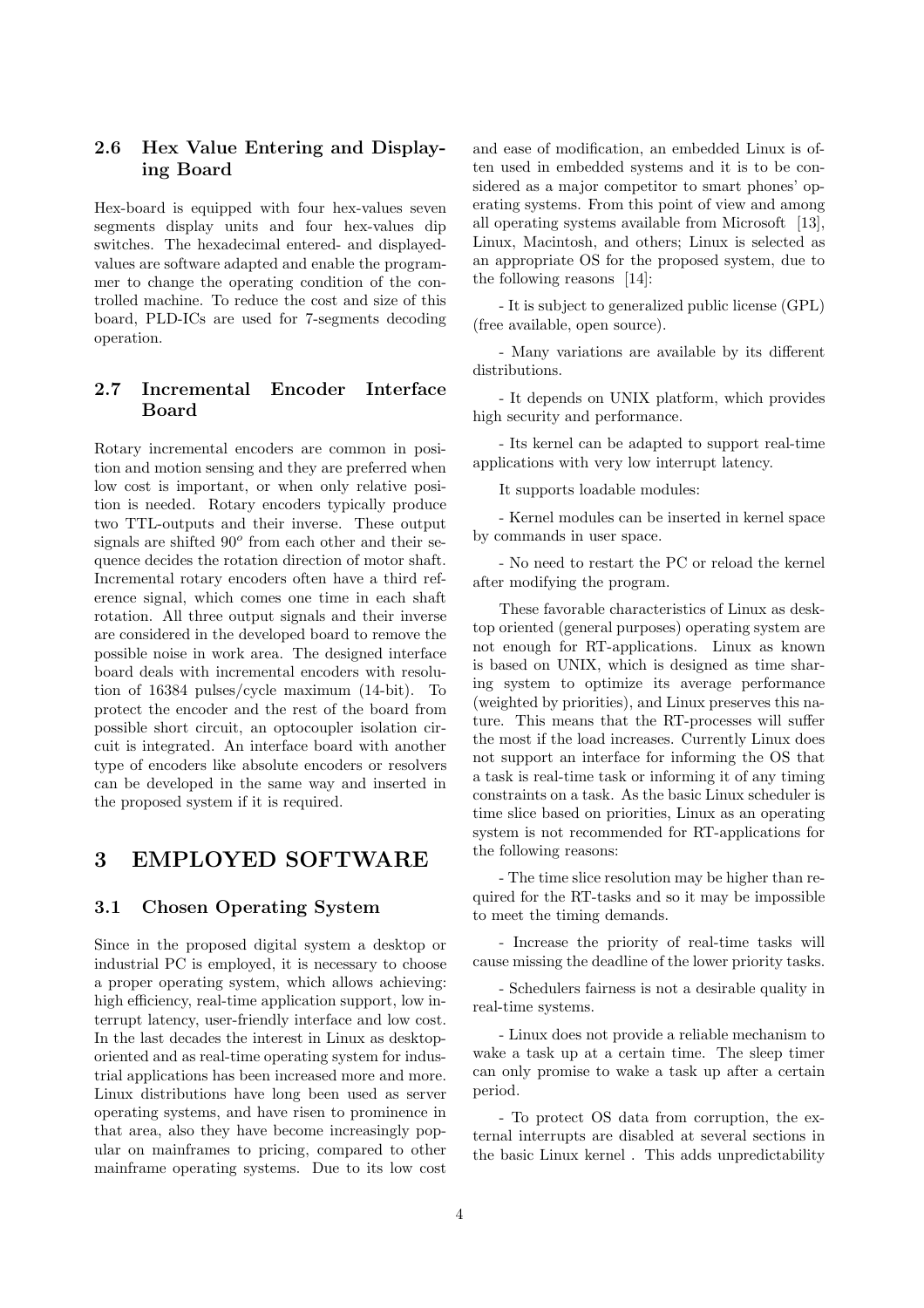to the amount of time that takes to respond to realtime I/O.

Nevertheless, it is possible to obtain hard RT-Linux from general purposes operating system with saving most of advantages of Linux environments [18]. The main idea is to add a hard RT-scheduler, which stands for scheduling of RT-tasks. These tasks will be granted higher priorities than non RT tasks as described as follows(figure 4): The added RTscheduler splits the RT-programs into two parts: small light parts with hard RT constraints and larger parts doing most of the processing. The light RTparts are scheduled in the RT-scheduler, while the bigger parts run as normal processes under Linux. The two parts can communicate through a RT-FIFO or a non-blocking queue. RT-tasks are implemented as kernel modules, where their init-functions send all information about their release times, periods and deadlines to the RT-scheduler. RT-Linux scheduler bases on EDF (Earliest Deadline First) algorithm and runs the basic operating system process as the lowest priority process and will execute it as long as no RT-process is available. While Linux is running, it uses its own scheduler to schedule running tasks. Linux task runs as a process under the RT-scheduler and as a result can be interrupted by it at any time. The main performance characteristic of a RTOS is how fast it responses to internal or external events. These events can be internal software interrupts, external hardware interrupts etc. A Standard criteria can be introduced to compare the available RTOSs; interrupt latency, which can be defined as the time between an interface device requesting service (by raising an interrupt flag) and the time that the CPU needs to start the interrupt process.



FIGURE 4: *RTOS structure*

All variants of RT-Linux have introduced modifications at the kernel level to reduce the interrupt latency between periodic interrupts to the microsecond range, allowing for faster response to external events and higher timing resolution. Table 1 shows the average interrupt latency for standard windows and all RT-Kernels under Linux. Depending on the performance criteria, the proper kernel can be selected. These kernels include a standard RT-kernel as described in IEEE 1003.1d, commercial RTOS-kernels, Micro-kernels with subject to patents [15] as well as free available Nano-kernel ADEOS. The adaptive domain environment for operating systems (ADEOS), released as an open source project in June 2002, provides an interface between the standard kernel and the hardware [16].

| Table 1: Comparsion between RTOSs                                                                                                                                                                                                                                                                                                                             |                                                                                                         |                                                                                                                          |
|---------------------------------------------------------------------------------------------------------------------------------------------------------------------------------------------------------------------------------------------------------------------------------------------------------------------------------------------------------------|---------------------------------------------------------------------------------------------------------|--------------------------------------------------------------------------------------------------------------------------|
| <b>Operating Systems</b>                                                                                                                                                                                                                                                                                                                                      | Application                                                                                             | Avg. Latency                                                                                                             |
| Standard Windows<br>Standard Linux<br>IEEE 1003.1d Linux<br>- KURT: Kansas<br>- Time Sys<br>Commerical RTOS Kernels<br>- Concurrent Computer Corporation<br>- FSM Labs Inc.<br>- Monta Vista Software Inc.<br>- Quality Real Time System QRTS<br>- RED Sonic Inc.<br>Micro-Kernel Linux<br>- RT Linux: New Mexico<br>- RTAI: Milano<br>Nano Kernel<br>- ADEOS | Non Real Time<br>Soft Real Time<br>Hard Real Time<br>Hard Real Time<br>Hard Real Time<br>Hard Real Time | $100\mu$ to $100\text{m}$ Sec<br>$>10m$ Sec<br>10 to $100\mu$ Sec<br>1 to $10\mu$ Sec<br>1 to 10uSec<br>1 to $10\mu$ Sec |

The free available ADEOS kernel is similar to the micro kernel approach mentioned above, but it is implemented in a way to prevent conflicts with the claims of its patent. The background history and design for ADEOS is described in a white paper published in 2001 [17]. ADEOS kernel was chosen and used in the proposed system. After patching the kernel as explained in [18] on the selected Linux distribution (Suse) some measurements are done on the hardware with the mathematical machine model before the real model is taken in operation. These measurements prove the efficiency of this kernel with the proposed hardware as a stable hard RT system. Interrupt latency test is done on the proposed system [7] by using the PWM board as interrupt generator. The operating system receives this interrupt signal and starts to run the related interrupt service routine (ISR), which starts its instructions with output command of logic "1" on digital to analogue board, output ("1", d2a-adr). Through the digital to analogue board and available interrupt test point on PWM board, the interrupt latency can be measured on the oscilloscope. This measurement was done under the following conditions: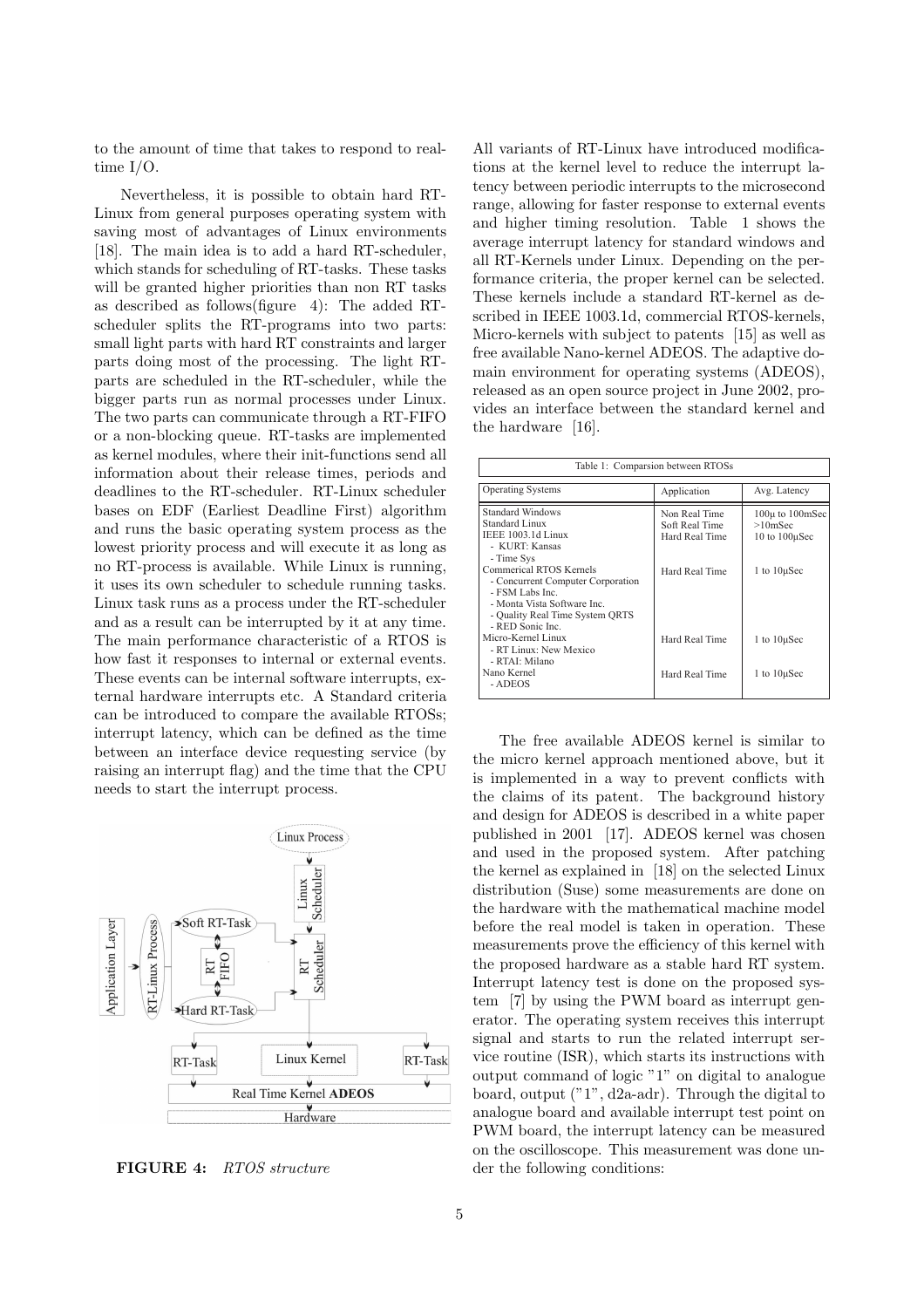- All system boards are inserted in their slots.

- 2PI current controllers are applied in the ISR (this means, there are some calculations in ISR).

- There are no programs running in the background.

- 400MHz Pentium-II Processor.



FIGURE 5: *Interrupt-latency time of the proposed system*

Figure 5 shows the measured interrupt-latency time, which equal to  $8\mu s$  including DA conversion time (settling time of DAC is equal to  $3\mu s$ ). These measurements were repeated many times to show the average latency in different load conditions of the operating system, where the max average interrupt latency does not exceed  $8\mu s$ . This small interruptlatency time makes the developed system with the proposed Linux kernel suitable for almost all openand closed-loop electric drive applications.

### 3.2 Developed Programming Environment

This section introduces an easy and user-friendly programming environment that is supported by a high level programming language (standard C). All required routines to communicate with designed interface boards are introduced in this framework to keep the user or researcher far away from hardware layer complications. Thus, in order to make the design of control algorithms more manageable and less intuitive, the designer has to strictly follow a set of steps and rules, which consist of an efficient design methodology. The main characteristics of this kind of methodologies are the re-usability of the already made designs, the consideration of the control performances, and finally, the reduction of the development time. The structural programming environment (figure 6) is organized in such way, that it lets the researcher easily insert an algorithm code in Interrupt Service Routine (ISR) with few modifications on other files. Start and stop files are responsible to initialize the system and save/restore the status of processor registers before entering/exiting the ISR. ISR should contain the main program or the implemented algorithm. Some definitions of assigned interface board addresses, required RT-libraries, and I/O functions are given in "Libraries.h". All required instructions to compile and execute source files are implemented in "Exec. Files group". There is no compiler or programming environment to be bought like visual studio of Microsoft, but the system depends on free available GCC compiler and RTlibraries from Linux under GPL agreement. And the portability characteristic of the developed programming environment gives the user the right to choose the proper Linux distribution freely from any constraints, but of course with some necessary modifications in the code.

## 4 CASE STUDY

In [7] the authors concentrated on the developed system and the integrated programming environment more than on the introduced application. Therefore, as a case study, one of the most well-known openloop algorithms in electrical drives  $(v/f = ct)$  was applied to evaluate applicability and the performance of the proposed system. To prove the efficiency of the proposed system for much more complicated approaches in electric drives, Direct Model-based Predictive Current Control MBCPC [10]is selected here as one of most complicated closed-loop control algorithm in this field, and some of experimental results are given in order to demonstrate the good functionality of the conceived system.

# 4.1 Direct Model-Based Predictive Control

MPC is an optimal-control based method for constrained feedback control, where the optimization problem is solved at each time step starting from the current state and over a finite horizon (called prediction horizon *Np*). With respect to all constraints on states, outputs and inputs only the first element of the resulting optimal control sequence u is applied to the plant while the rest are discarded. At the next time step, this computation is repeated with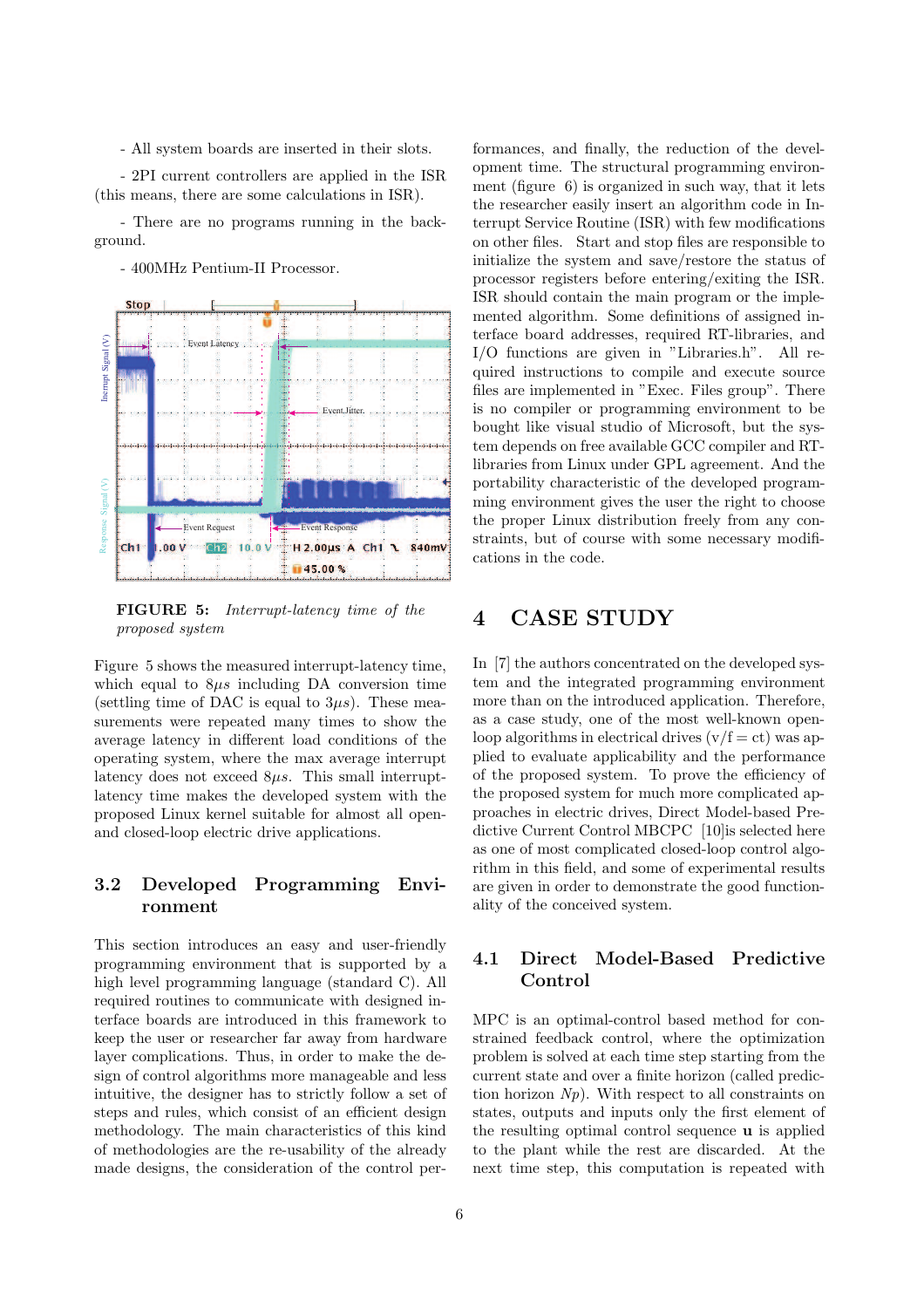

FIGURE 6: *RT-Program structure*

new state and over shifted horizon. Therefore an MPC problem can be addressed as constrained optimization problem (with 1, 2 or Inf norm) with receding horizon policy (RHC). Unfortunately, MPC still suffers some limitations make it not widely used in fast industrial applications. RHC policy with short horizon may be also steering the state to a part of state space where no solution satisfies the constraints. Therefore the feasibility and stabilities of RHC are not guaranteed in general. The lack of feasibility and stabilities of RHC is addressed in literature intensively and solved by adding the terminal set constraints for finite time optimization problem [19], or by solving the problem for infinite time *Np=Inf*. The main limitation of MPC to be a standard in the electric drive applications is the extensively online computation of the optimization problem, which increased dramatically with number of inputs and prediction horizon *Np*. In [20], the authors proposed multi-parametric programming as a solution to move the time-consuming part of the model predictive control off-line. In this case, the state vector is introduced as free parameter for the optimization problem. Thus the implicit solution of the MPC's optimization problem is converted into an explicit solution. The resulting control action will be a piecewise affine (PWA) function of the state, i.e. the statespace is divided into polytopes and inside each of them one single linear control law being valid. The explicit solution has the same characteristics concerning control performance and stability than the full on-line solution of MPC. For on-line implementation there are some methods introduced in literature to accelerate the execution depending on the system (continuous or discrete state/input variables) and on the optimization norm (1, 2 or Inf norm) [21] [22] [23] [24], and as results we get a look-uptable containing all feasible regions in state space and the associated control laws. To control the plant the controller simply has to find out in real time, in which of the polytopes the current state is located and to evaluate the appropriate linear control law. The optimal behavior of the controlled system is determined in advance either by pre-calculation or by selection

of an optimal trajectory. Even if the chosen behavior does not fulfill all demands of the application, the user can be sure that this is the best possible behavior. In this paper, the authors aim to introduce an explicit solution of MBPC [10]to achieve direct control of an asynchronous machine fed by a two-level inverter using the developed Pentium system under RT-Linux [7].

### 4.2 MPC FORMULATIONS

The following matrix equations describe the behavior of the discrete-time linear time-invariant system:

$$
x_{t+1} = A \cdot x_t + B \cdot u_t
$$
  
\n
$$
y_t = C \cdot x_t
$$
\n(1)

The pair(A,B)is stabilizable, and the pair (A,C) is detectable. While fulfilling the state/output/input constraints:

$$
x \in \mathbf{X} \subset \mathbb{R}^n, \mathbf{u} \in \mathbf{U} \subset \mathbb{R}^m
$$
  
\n
$$
\mathbf{X} = \{x | x_k \in \mathbf{X}, k \ge 0\}
$$
  
\n
$$
\mathbf{U} = \{\mathbf{u} | u_k \in \mathbf{U}, k \ge 0\}
$$
 (2)

These constraints are to be given at first as inequalities or as closed, bounded and convex set or polyhedral set. The full measurements of the state  $x(t)$  are assumed to be available at the current time t and no observer is required.

$$
J^*(\mathbf{u}, x(t)) = \min_{\mathbf{u} = u_t \cdots u_{t+N_u-1}} (||P \cdot x_{t+N_p|t}||_{p=1} + \sum_{k=0}^{N_p-1} ||Q \cdot x_{t+k|t}||_{p=1} + \sum_{k=0}^{N_p-1} ||Q \cdot x_{t+k|t}||_{p=1})
$$
\n
$$
Q \ge 0 \quad , \quad R > 0
$$
\n(3)

subject to:

$$
x_{min} \leq x_{t+k|t} \leq x_{max}, k = 1...N_c
$$
  
\n
$$
y_{min} \leq y_{t+k|t} \leq y_{max}, k = 1...N_c
$$
  
\n
$$
u_{min} \leq u_{t+k} \leq u_{max}, k = 0...N_c
$$
\n(4)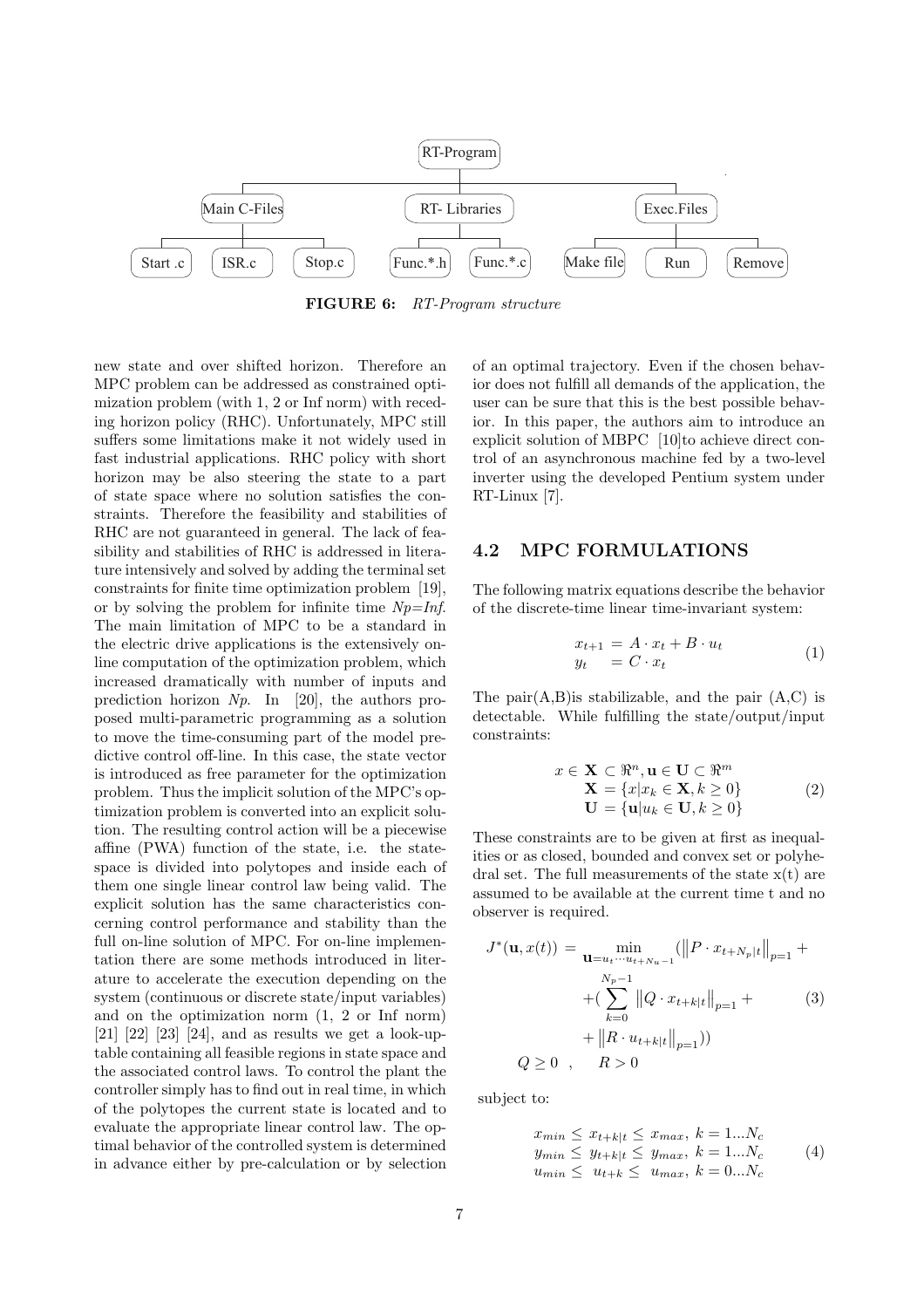$$
x_{t|t} = x_t
$$
  
\n
$$
x_{t+k+1|t} = A \cdot x_{t+k|t} + B \cdot u_{t+k|t}, \forall k \ge 0
$$
  
\n
$$
y_{t+k|t} = C \cdot x_{t+k|t}, \forall k \ge 0
$$
  
\n
$$
u_{t+k} = K_{LQR} \cdot x_{t+k|t}, \qquad , N_u \le k < N_p
$$
  
\n(5)

$$
K_{LQR} = -(R + B' \cdot P \cdot B)^{-1} \cdot B' \cdot P \cdot A
$$
  
\n
$$
P = (A + B \cdot K_{LQR})' \cdot P \cdot (A + B \cdot K_{LQR})
$$
  
\n
$$
+ K'_{LQR} \cdot R \cdot K_{LQR} + Q
$$
  
\n(6)

For constrained infinite-time optimal controllers the constraints are to be applied on the predicted states and on the calculated control laws for a finite constraint horizon *Nc* as in Eq. 4, therefore the constraints satisfaction in this horizon and system stability should be guaranteed. The stability of MPC problem depends mainly on the proper choice of *Nu, Np, Nc, P, Q* and *R*; therefore, reducing this dependency is useful if the stability and feasibility is still assured. This can be done by imposing some constraints on the *Nu, Np, Nc* and *P* to enforce the state trajectory with the time to reach some invariant set at the end of prediction horizon, and let  $Q \geq 0$ ,  $R > 0$  to be freely chosen as tuning parameters affect on the performance index [25]. If  $N_u = N_p \leq N_\infty(N_\infty)$  is the associated horizon with the maximal controllable invariant set)gives a stable system for a controllable invariant set covers all bounded state space, it is not necessary to increase the prediction horizon  $Np$  over  $N_{\infty}$  since that will increase also the complexity of the controller. This optimization problem is to be solved at each time step t, where the  $x_{t+k|t}$  is the predicted state vector at  $(t+k)$  with respect to the initial state at the time t. Eq. 5 implies that after *Nu* time steps, the control is switched to unconstrained LQR (Linear Quadratic Regulator) depending on the feedback gain  $K_{LOR}$ , and P as solution of discrete Riccati Equation [26] [27].

### 4.3 System Model

The model used in this paper combines the model of the machine and the model of the inverter in a way that we do not need any more any modulation strategy like sub-harmonic or space vector modulation, where the predictive controller produces directly the optimal switching states (see figure 7). Two-level voltage-source inverters are widely used to control the machine, and it provides finite combinations of possible switching states to produce the required voltage at the input of the machine. Eight possible discrete-combinations of the switching states for 2-Level inverter and the continuous current and voltage signals of the machine, result in the complete model (machine  $+$  inverter) the hybrid nature. Hybrid systems with multi-parametric programming are addressed also in the literature [20] [28] [29] with different degrees of computation complexity [30]. In this paper, the authors used linear cost function introduced in [20] to solve the optimization problem .The complex representation of the induction machine introduced in [31] in stationary reference frame is considered in this part. Regarding the derived model of induction machine; there exists some non-linearity originating from the cross-coupling between the  $is\alpha, is\beta$  currents. Due to the low influence of this cross-coupling on the machine performance ( [32], see figure 7) it will not be considered in the machine model.



FIGURE 7: *System Model*

The resulting machine model without considering this disturbance could be restated as simple 2-PT1 element. Where the stator voltages are the input variables of the controlled system and the stator currents are output/state variables. With this MIMOnature described by simple 2-PT1 elements the SISO structure of the control loop disappears in field oriented control, figure 6. The inverter is usually modeled in PI-control as time-delay element [11].



FIGURE 8: *Control Structure*

The caused time-delay from the inverter and from digital system is considered in the proposed model as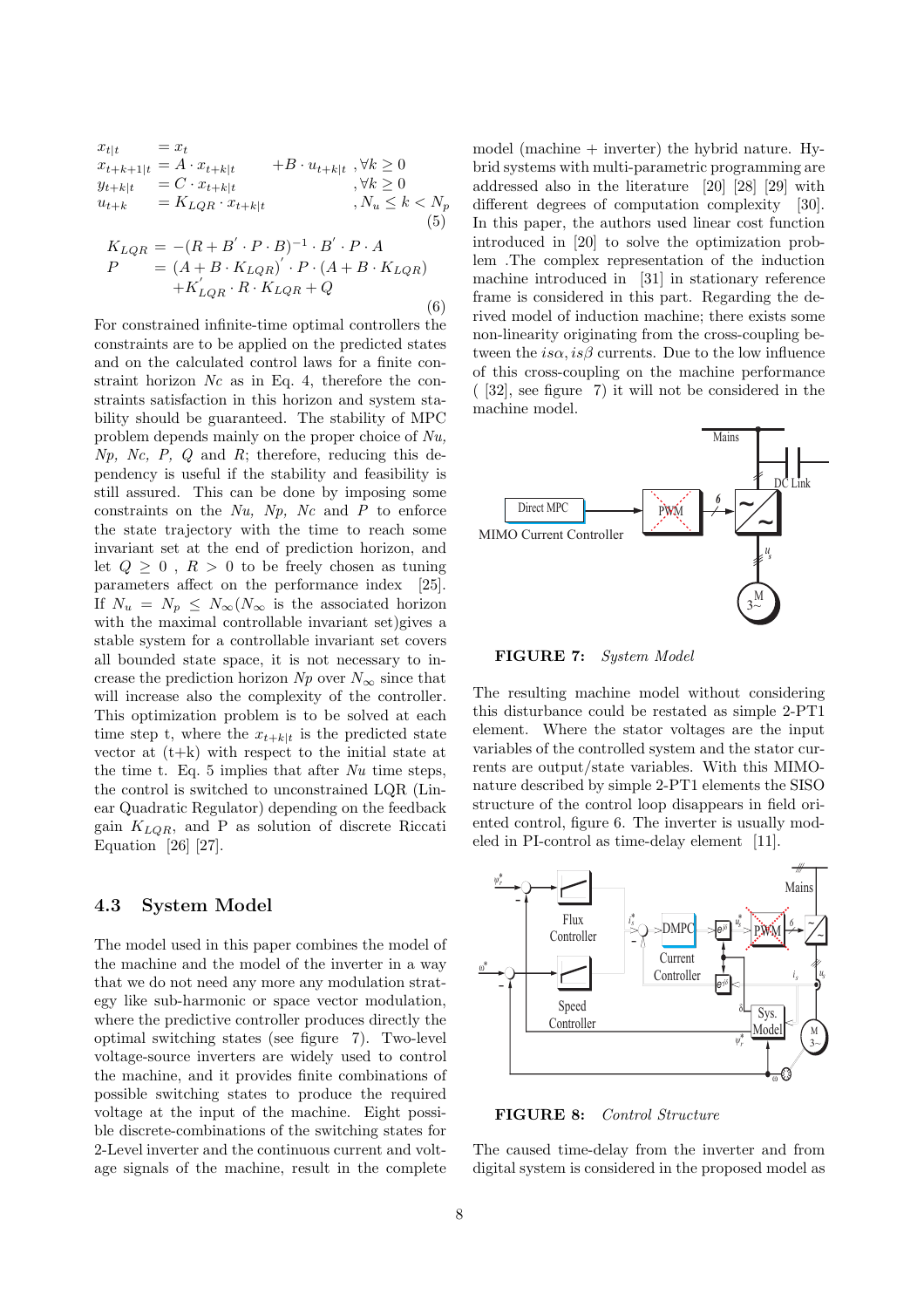a single time-step delay. Realization of direct control of the inverter without using any modulation method introduces the switching states  $S_a$ ,  $S_b$ ,  $S_c$  as new system inputs ( figure 8). The discrete-time LTI-system model of the complete system can be given as:

$$
\begin{bmatrix} i_{s\alpha} \\ i_{s\beta} \end{bmatrix}_{k+1} = A_d \cdot \begin{bmatrix} i_{s\alpha} \\ i_{s\beta} \end{bmatrix}_k + B_d \cdot \begin{bmatrix} S_a \\ S_b \\ S_c \end{bmatrix}_k \tag{7}
$$

where:

$$
A_d = \begin{bmatrix} 1 - \frac{T_s}{\tau_\sigma'} & 0\\ 0 & 1 - \frac{T_s}{\tau_\sigma'} \end{bmatrix}
$$
 (8)

$$
B_d = \begin{bmatrix} \frac{2 \cdot T_s}{3 \cdot r_{\sigma} \cdot \tau_{\sigma}'} & \frac{-T_s}{3 \cdot r_{\sigma} \cdot \tau_{\sigma}'} & \frac{-T_s}{3 \cdot r_{\sigma} \cdot \tau_{\sigma}'}\\ 0 & \frac{T_s}{\sqrt{2} \cdot r_{\sigma} \cdot \tau_{\sigma}'} & \frac{-T_s}{\sqrt{2} \cdot r_{\sigma} \cdot \tau_{\sigma}'} \end{bmatrix} \tag{9}
$$

$$
\begin{aligned}\n& \left[ \n\begin{array}{cc}\n\sqrt{3} \cdot r_{\sigma} \cdot \tau_{\sigma}' & \sqrt{3} \cdot r_{\sigma} \cdot \tau_{\sigma}' \n\end{array} \right] \\
\tau_{\sigma}' &= \frac{\sigma \cdot l_s}{r_{\sigma}}, \ r_{\sigma} = r_s + r_r \cdot k_r^2, \ k_r = \frac{l_m}{l_r}, \ \sigma = 1 - \frac{l_m^2}{l_s \cdot l_r} \\
S_{a,b,c} &\in \{On, Off\}\n\end{array}\n\end{aligned}
$$

With the constraints implied on the state/input variables, the controllable invariant set with prediction horizon  $N_p = 3 < N_\infty$ , figure 9, covers the complete bounded system space. This means, that there are no initial state  $x_0$  of the bounded state space, cannot be steered with a control law to the origin. Steering the state to the origin is not useful when the state variable has to track some reference signal. Then the system model with discrete inputs shall be reformulated to consider the zero-offset tracking in steady state and the delay [33] [34]. A toolbox for Matlab (developed at the Zurich University ETHZ [35] [36]) has been used to prove the stability and to get the explicit solution of the optimization problem.

## 4.4 EXPERIMENTAL RESULTS

During the implementation, the MPC controller has to determine the number (r) of the respective region containing the current state and then it has to evaluate the proper affine function Eq. 10. As the generated regions, figure 9 , are not sorted the author in [22] suggests an algorithm to reduce the on-line computations to make the explicit solution of MPC applicable in fast processes like electrical drives. The suggested algorithm aims to build a balance binary search tree contains in its leaf nodes the regions and the associated control laws. Finally the explicit solution of model-based predictive control using binary search tree strategy will be reduced to a look-up table (LUT). The look-up table contains the regions coordinates and the control law parameters  $F^r, G^r$ .

$$
u_k = F^r \cdot x_k + G^r \tag{10}
$$

,where the symbol r refers to the region number contains the current state  $x_k$ . LUT is stored in a separate file in the programming environments to be loaded into the Linux kernel space as a part of the final object file during the execution.



FIGURE 9: *The explicit controller regions*

Figure 10 shows one of the applied control laws *Sa* and the step response of the stator current  $i_{sa}$  with  $400\mu s$  rise time. Step signal was only applied on the stator current  $i_{sq}$ , whereas  $i_{sd}$  was plotted without excitation to show the cross-coupling effect between the currents.



FIGURE 10: *Machine currents*  $i_{sd}$ ,  $i_{sg}$ *and the control input* S<sup>a</sup>

The current oscillation around the reference signal appears as expected results from the direct control of the inverter without any kind of modulation. The modulator provides a variable switching instant during the sampling time, whereas with direct control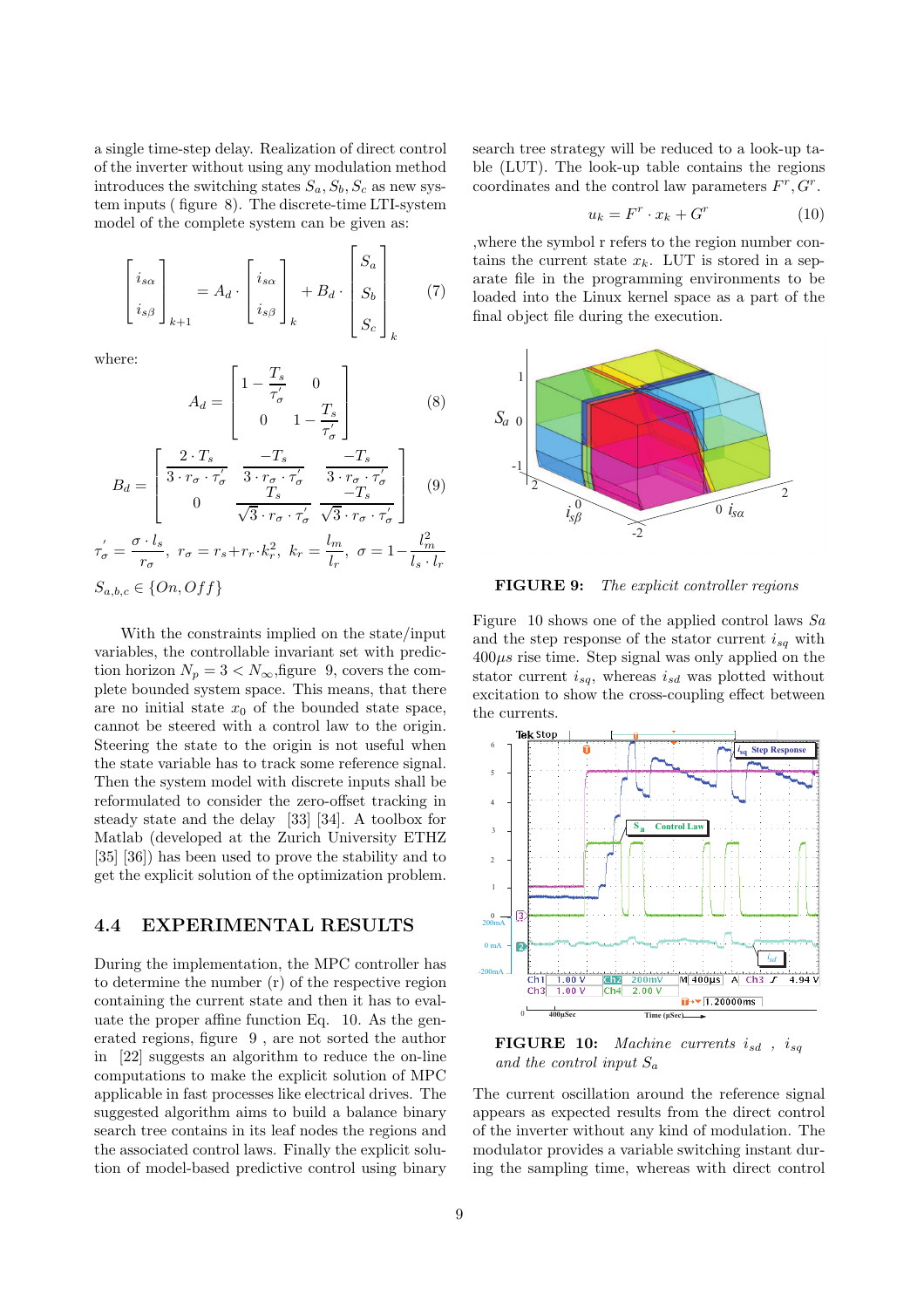the switching states are applied to the inverter at the beginning of each cycle. Figure 11 shows machine currents is a , is  $\beta$  at half the nominal speed of the machine and their references. The sampling time used for this experiment is set to  $T_s = 102 \mu s$ , and the consuming-time during the evaluation process of DMBP-Controller is not more than  $5\mu s$ . Having a constant reference of 50 Hz with amplitude of 1pu, the off-line optimization method develops a switching frequency of 890 Hz with Total Harmonic Distortions THD of 6.53%.



**FIGURE 11:** *Machine currents* is  $\alpha$ , is  $\beta$ 

# 5 CONCLUSION

In this paper a low cost high efficiency rapidprototyping designed to support research applications in electrical drives has been presented. It is based on personal computer and has benefited from its capabilities and high processor frequency to support sophisticated algorithm implementations and floating point operations. Concerning the operating system, a free available, RT-Linux kernel with high efficiency and very low interrupt latency time has been used. The proposed system has been supported with an easy environment for a high level programming language (C language). As case study, direct model-based current predictive control DM-BCPC strategy for the control of an induction machine in a closed loop fashion, has been presented and the obtained results gave proof that such solution can reach the efficiency and performance level of their commercial counterparts, keeping at the same time a high degree of flexibility, programmability, extendibility. The explicit solution of DMBCPC ,represented as look-up table LUT , was stored in a separate file in the programming environment to be compiled and inserted in the kernel space. So the main challenge of realizing the explicit solution using RT-Linux is the size of the LUT , especially for high number of switching states like in multi-level inverters.

# 6 ACKNOWLEDGMENT

The authors are pleased to acknowledge the financial support of the Syrian Ministry of Higher Education.

# References

- [1] *Microprocessors for power electronics and electrical drives applications*,C. Cecati,Sep. 1999, IEEE . ELECTRON. SOC. NEWSLETT., vol. 46, no. 3, pp. 5-9.
- [2] *Rapid Control Prototyping of a Permanent Magnet DC Motor Drive System using dSPACE and Mathworks Simulink ,*K. Meah, S. Hietpas, and S. Ula,25 Feb. - 1 Mar., 2007,Applied Power Electronics Conference, APEC'07 , pp. 856-861.
- [3] *UFRJ Power Electronics Teaching Lab: Ten Years,* L. G. B. Rolim , R.M. Stephan , W. I. Suemitsu , and J.L. da Silva Neto ,2005,IEEE Power Eletronics Education Workshop, pp. 69-73.
- [4] *Design and implementation of a powerelectronic remote-laboratory (ELEPOT-rLab),* R. M. Fernandes , L. G. B. Rolim , and W. I. Suemitsu, 2003,ISIE'03 - International SIMPOSIUM ON INDUSTRIAL ELECTRONICS. Anais do ISIE'03 - International Simposium on Industrial Electronics, vol.1, pp.307-311.
- [5] *Real-Time, PC-Based Simulator of Electric Systems and Drives,* S. Abourida, C.Dufour, J. Belanger, G. Murere, N. Lechevin, and Biao Yu, 2002, APEC SEVENTEENTH ANNU. IEEE, vol.1, pp. 433-438.
- [6] *A Rapid-Prototyping System Based on Standard PCs with RTAI as Real-Time Operating System,* A. Linder, ,Nov. 26 - 29, 2001, THIRD REAL-Time Linux Workshop, Milano, Italy.
- [7] *Design of a Digital System Dedicated for Electrical Drive Applications*,N. AL Sheakh Ameen, A. A. Naassani , R. M. Kennel,2010,European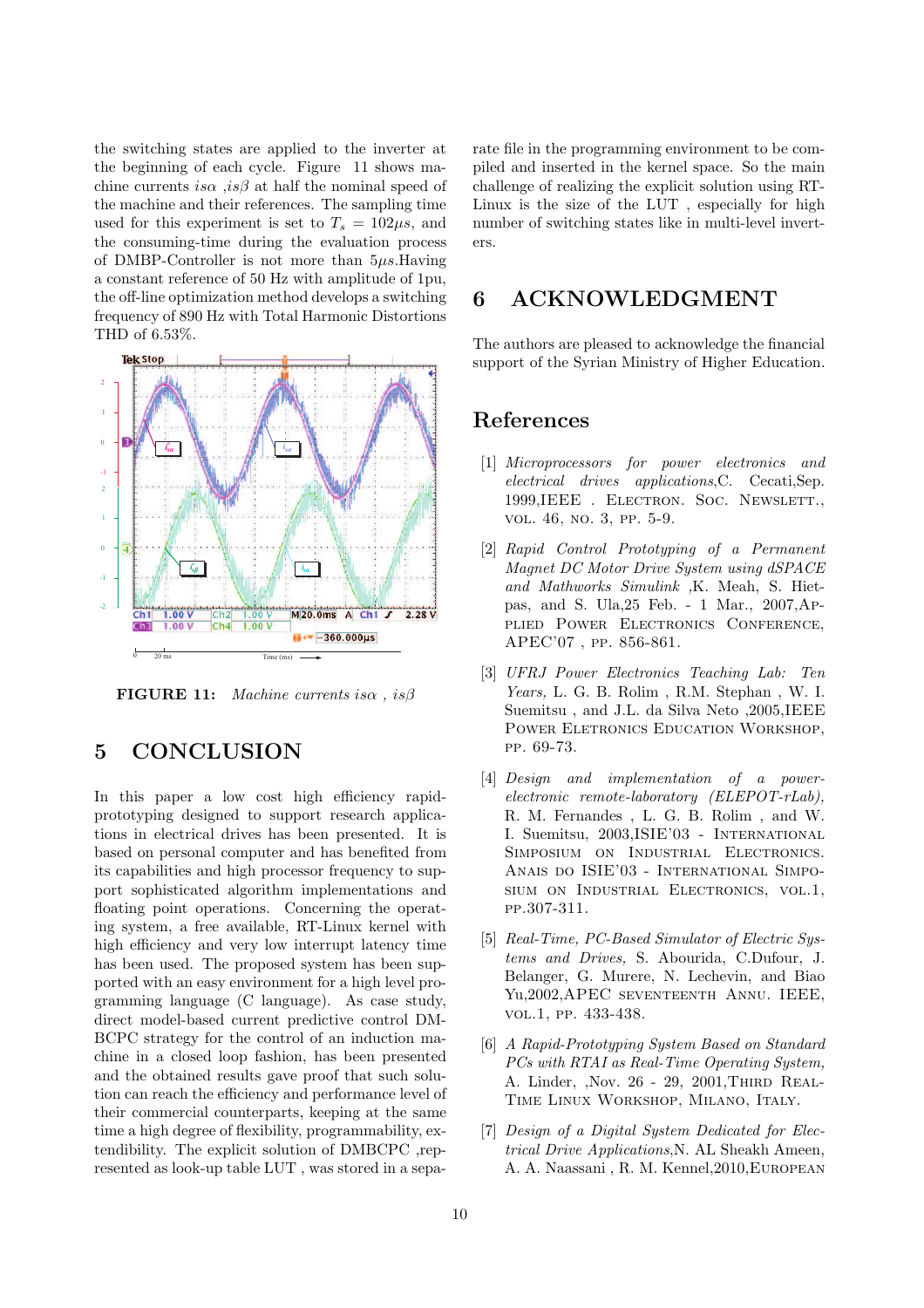POWER ELECTRONICS AND DRIVES ASSOCIAtion, EPE Journal.

- [8] *Position sensorless control of the Reluctance Synchronous Machine considering High Frequency inductances,*H.W. de Kock, M.J.Kamper , O.C. Ferreira, R.M. Kennel, 2007,PEDS '07. 7th International Conference on,pp. 812 - 821.
- [9] *Sensorless Control of 3-Phase PWM Rectifier in Case of Grid Phase Disconnection,* P. Szczupak, R. Kennel, T.Boller, 2005 , POWER ELECTRONics Specialists Conference. PESC '05. IEEE 36th, pp. 2019 - 2022.
- [10] *Comparative Analysis of On-Line and Off-Line Explicit Solutions, applied in a Predictive Direct Current Control,* J. C. Ramirez Martinez, R. Kennel, and N. AL Sheakh Ameen, 2010, 5TH INternational Conference on Power Electronics, Machines and Drives PEMD ,Brighton, UK.
- [11] *Pulse Width Modulation for Electronic Power Conversion,*J. Holtz,Aug.1994,Proceedings of the IEEE, vol.82, no. 8, pp.1194-1214.
- [12] *Improved digital current control methods in switched reluctance motor drives,* F. Blaabjerg, P. C. Kjaer, P. O. Rasmussen, and C. Cossar, May. 1999,IEEE Trans. Power Electron., vol. 14, no. 3, pp. 563-572.
- [13] *Windows NT Real-Time Extensions better or worse?,Available: http://www.realtimeinfo.be*,M. Timmerman, B. V. Beneden, and L. Uhres ,1998,.Real-Time Magazine, 3(98), pp.11-19.
- [14] *Introduction to Linux for Real-Time Control, Available: rtl.pdf*,S. Hill, and B. Krishnamurthy,prepared for National Institute of Standards and Technology by Aeolean Inc.
- [15] *Adding real-time support to general purpose operating systems,* V. Yodaiken, 1999.
- [16] *ADEOS Project Homepage, http://www.opersys.com/adeos,* 2002.
- [17] *Adaptive Domain Environment for Operating Systems,http://opersys.com/ftp/pub/Adeos/adeos.pdf,* K. Yaghmour, 2001,Technical report, OperSys.com.
- [18] *RTAI Installation Guide, http://www.captain.at/programming/rtai/kernel-2.4.php*
- [19] *Constrained Model Predictive Control: Stability and Optimality,*D. Q. Mayne, J. B. Rawlings, C.V. Rao and P.O.M. Scokaert,Jun. 2000,Automatica, vol. 36(6), pp. 789814.
- [20] *An Algorithm for Multi-Parametric Mixed-Integer Linear Programming Problems,*V. Dua, and E. N. Pistikopoulos,2000,Annals of operations research, 2000 - Springer.
- [21] *Piecewise Linear Optimal Controllers for Hybrid Systems,*A. Bemporad, F. Borrelli and M. Morari,,2000,ACC 2000 American ControlConference, pp. 1190-1194, Chicago .
- [22] *Evaluation of Piecewise Affine Control via Binary Search Tree,*P. Tndel, T. A. Johansen, A. Bemporad, 2003, AUTOMATICA, VOL. 39, pp.945-950
- [23] *Complexity Reduction in Explicit Model Predictive Control,*,P. Tndel and T. A. Johansen, 2002, JFAC WORLD CONGRESS, Barcelona.
- [24] *Expilicit Suboptimal Linear Quadratic Regulation with State and Input Constraints,*T. A. Johansen, I. Petersen and O. Slupphaug,Jul. 2002,Automatica, vol.38-7, Pages 1099- 1111.
- [25] *Robust Model Predictive Control: a Survey,*A. Bemporad and M. Morari,1999,Robustness in Identification and Control, vol. 245, pp. 207-226.
- *http://www.isd.mel.nist.gov/projects/rtlinux/intro-*[26] *On Constrained Infinite-Time Linear Quadratic Optimal Control,*D. J. Chmielewski and V. Manousiouthakis, Nov. 1996, SYSTEMS AND Control Letters, vol. 29-3, pp. 121 129.
	- [27] *Constrained Linear Quadratic Regulation,*P. O. M. Scokaert and J. B. Rawlings,1998,IEEE Transactions on Automatic Control, vol. 43-8,pp.1163-1169.
	- [28] *An Efficient Algorithm for Computing the State Feedback Optimal Control Law for Discrete Time Hybrid Systems,*F. Borrelli, M. Baotic, A. Bemporad and M. Morari,Jun. 2003,In PROC. 2003 AMERICAN CONTROL CONFERence, Denver, Colorado, USA.